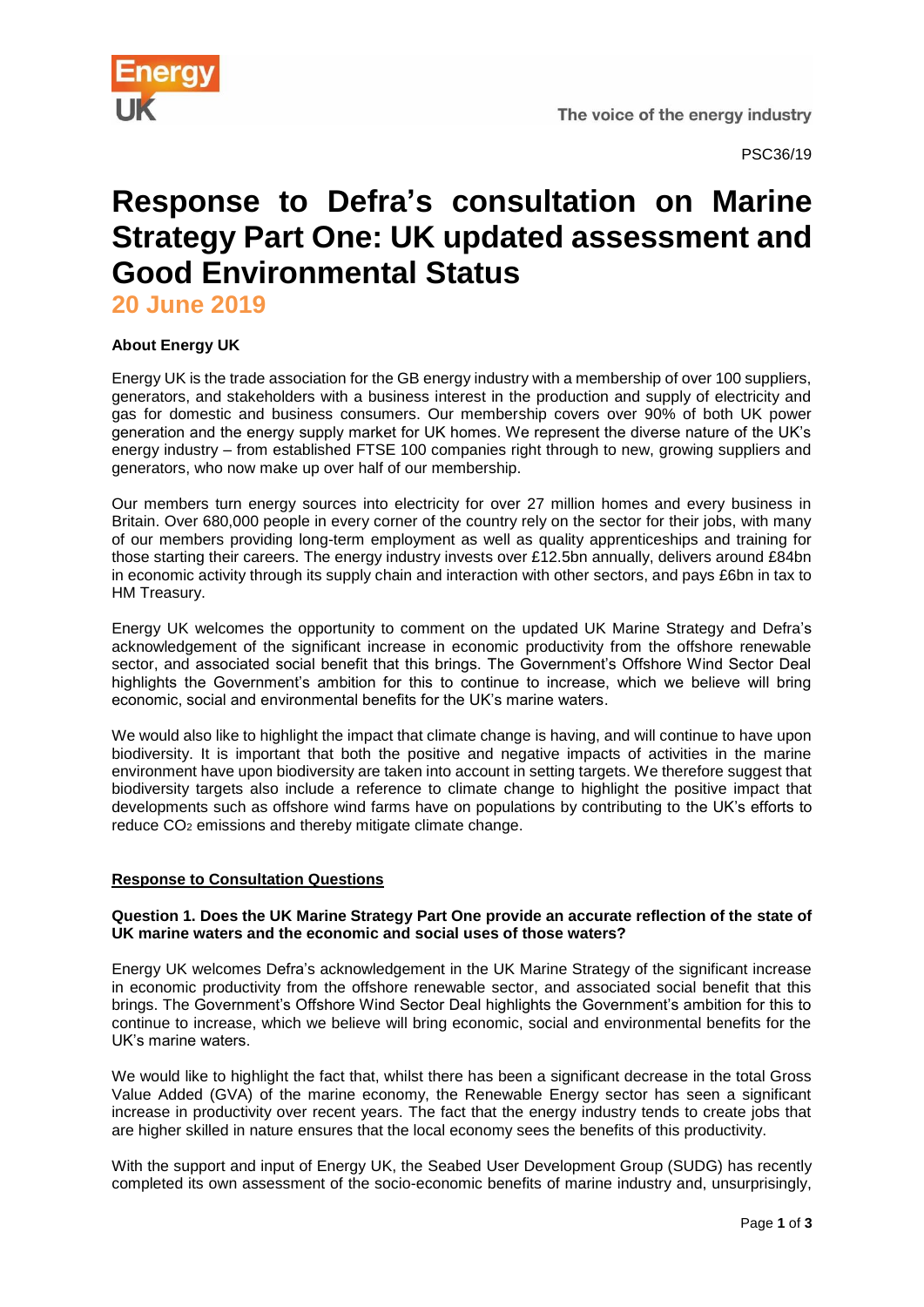

#### PSC36/19

this comes up with some different figures. This will largely be because different methods of assessing values were used and because different aspects of industry may have been studied. There is no defined route for establishing these figures. Consequently, while the Part One report gives a good overview of marine industry, it would be very useful to discuss the SUDG report and see if this changes some of the figures used in the current assessment. It is important to emphasise though that any discrepancies between the two sets of figures are not desirable.

The report provides a good summary of the state of UK marine waters with evidence from a wide range of sources. Importantly, the report makes clear that there are aspects where we understand the pressures, but are not so clear about the potential impacts. This is particularly the case with noise where it is important that we do not apply measures which unnecessarily constrain activities without a clear understanding of the beneficial impacts of the measures. Clearly more work needs to be done in these areas to assess impacts and to use that information to identify measures that are clearly beneficial.

#### **Question 2. To what extent are the proposed new criteria and associated targets sufficient to guide progress towards achievement of GES?**

By and large we support the criteria and associated targets, which appear to be good guides towards the achievement of GES. Some of the targets are related to monitoring trends rather than seeing strict controls and Energy UK supports this as a means of ensuring that we have more objective information on which to make decisions about future activity. The importance of such an approach, though, needs careful consideration of the precautionary principle to ensure that unnecessary measures are not put in place which may damage development opportunities without necessarily securing any environmental benefit.

We like to see appropriate resourcing of monitoring and the key Regulatory and Statutory bodies to support the work to enable implementation.

Energy UK is currently working on the principle of net gain along with Defra and others. We consider that there must be strong opportunities to link the targets for Marine Strategy Framework Directive with activities associated with net gain as well as ensuring the mitigation hierarchy is met. This could apply to both monitoring targets and clear environmental actions.

We agree that the reduction or elimination of bycatch, particularly of birds, cetaceans and seals should be a focus for Defra for these species. It is important that the most impactful policy interventions (such as eliminating or reducing bycatch) are prioritised; other interventions should certainly be pursued, but not in place of these priority ones.

#### **Question 3. To what extent are the proposed operational targets sufficient to achieve GES?**

The proposed operational targets appear to help to develop the knowledge base necessary to more accurately assess the UK's seas' progress towards GES; however, once the status of this progress is known, it is likely that more specific targets will need to be developed in order to deliver GES in areas which have not already achieved this. Where more targets are developed, we believe that these should be Specific, Measurable, Relevant and Timely (given that Defra is committed to achieving GES, targets would by definition be considered to be Achievable).

We would also like to highlight the impact that climate change is having, and will continue to have upon biodiversity. It is important that both the positive and negative impacts of activities in the marine environment have upon biodiversity are taken into account in setting targets. We therefore suggest that biodiversity targets should also include a reference to climate change to highlight the positive impact that developments such as offshore wind farms have on populations by contributing to the UK's efforts to reduce its CO<sub>2</sub> emissions and thereby mitigate climate change.